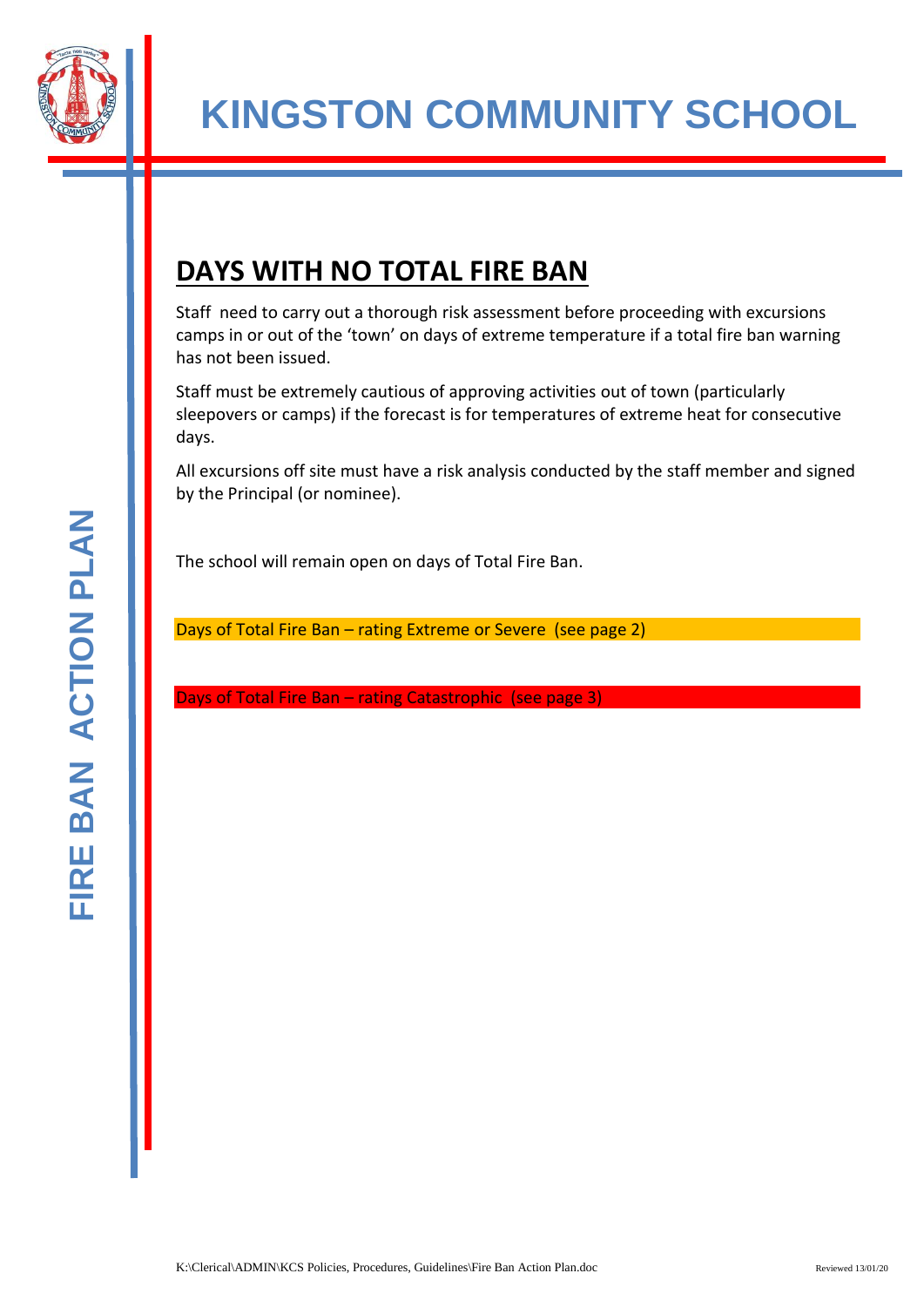## **DAYS OF TOTAL FIRE BAN - Rating - EXTREME / SEVERE**

## **This school will remain open on all Fire Ban rating days**

If a total fire ban is declared in the Lower South East fire ban region, the following procedures must be adhered to:

#### 1) **Staff will:**

- Remind students in home group of evacuation procedures.
- Remind students that they must sign in and out through the front office area if leaving school during the day.
- Conduct a risk analysis for excursions travelling away from the site.
- Negotiate staff attendance at off site meetings with the Principal.
- Monitor weather conditions while students are on breaks or outside.
- Remind all visitors to classrooms of the alert and evacuation procedures.
- Record the attendance of all students in all lessons.
- Ensure that walkways and exit doors are accessible and free from hazards.

#### 2) **Principal will:**

- Liaise with Regional Office as necessary
- Liaise with media as necessary
- Conduct a risk assessment for excursions already away from site and contact teacher present at that excursion

#### 3) **Front office will:-**

- Display "Total Fire Ban" signs on front office door, library door, gym door and staff notice board.
- Monitor ABC Radio for CFS information and warning messages.
- Ensure attendance records, parent contact information, bus driver contact information, bus routes and students catching buses is readily available.
- Ensure school mobile phones are working correctly.
- Have a portable audible warning device available for a fire warning in the event of a power supply disruption.
- "Safe Refuge" kit ready to be moved to the safe refuge area at our site i.e. the gymnasium.

#### 4) **Fire Warden will:**

- Alert front office to display "Total Fire Ban" signs on front office, library door and staff notice board.
- Be prepared to answer staff and student queries regarding school policies

#### **5) Groundsperson will: -**

- Ensure that any available water storage tanks for fire fighting are full.
- Check that pumps, sprinkler systems and grounds irrigation are operating correctly, hoses attached if necessary.
- Check duties on DfE bushfire checklist